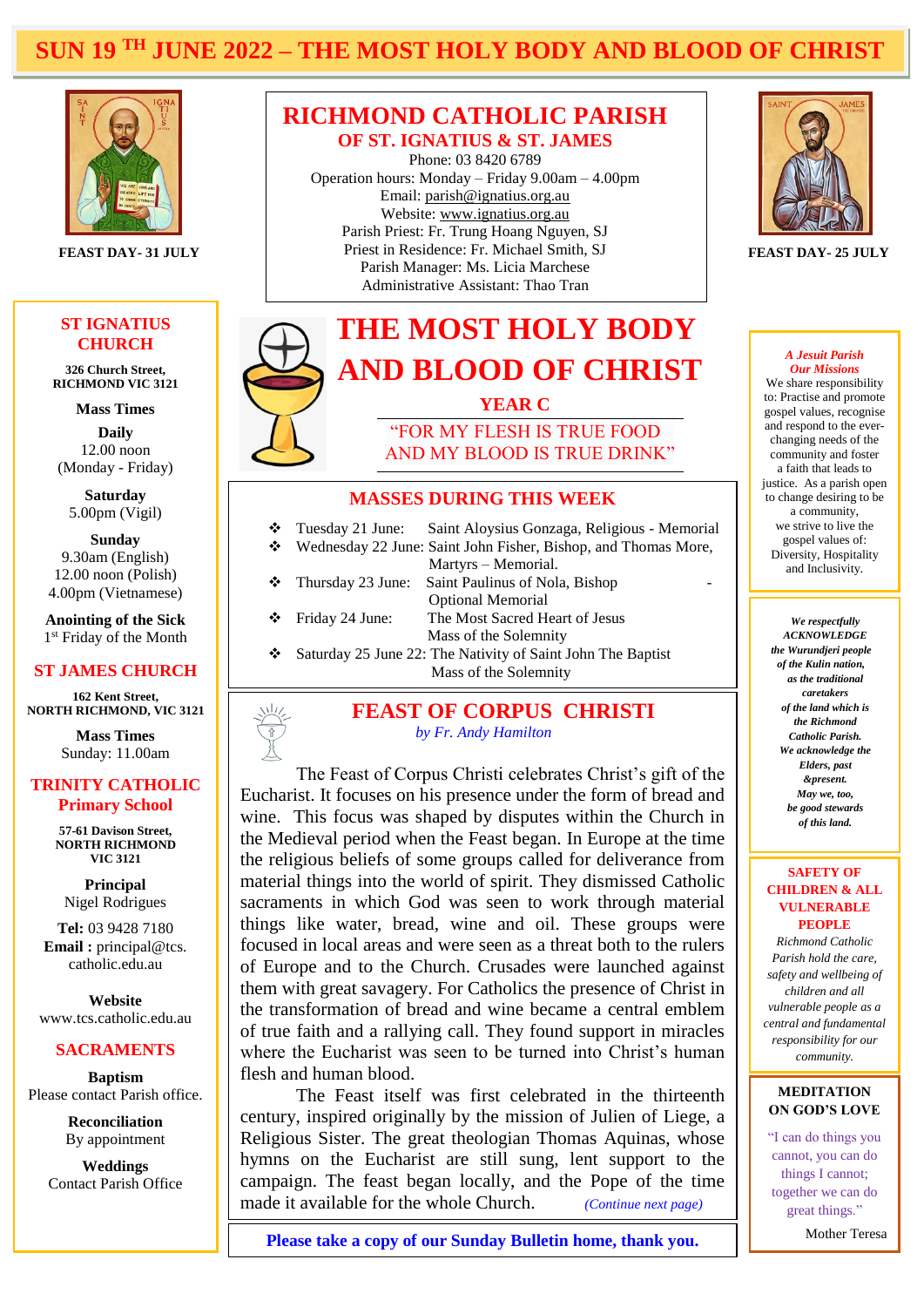# **ENTRANCE ANTIPHON** Cf. Ps 80:17

**SECOND READING**  $1 \text{ Cor } 11:23-26$ 

A reading from the first letter of St Paul to the **Corinthians** 

Every time you eat this bread and drink this cup, you are proclaiming the death of the Lord.

This is what I received from the Lord, and in turn passed on to you: that on the same night that he was betrayed, the Lord Jesus took some bread, and thanked God for it and broke it, and he said, 'This is my body, which is for you; do this as a memorial of me.' In the same way he took the cup after supper, and said, 'This cup is the new covenant in my blood. Whenever you drink it, do this as a memorial of me.' Until the Lord comes, therefore, every time you eat this bread and drink this cup, you are proclaiming to his death.

# **The Word of the Lord.**

Thanks be to God.

# **GOSPEL ACCLAMATION** [Jn 6:51-52](https://www.liturgyhelp.com/ritual/lectionary/LectionaryListGosAc%7Cjhn#jhn006)

### **Alleluia, alleluia!**

**I am the living bread from heaven, says the Lord; whoever eats this bread will live for ever. Alleluia!**

# **GOSPEL** [Lk 9:11-17](https://www.liturgyhelp.com/ritual/lectionary/LectionaryList%7Cluk#luk009)

A reading from the holy Gospel according to Luke

# *They all ate and were filled.*

Jesus made the crowds welcome and talked to them about the kingdom of God; and he cured those who were in need of healing.

It was late afternoon when the Twelve came to him and said, 'Send the people away, and they can go to the villages and farms round about to find lodging and food; for we are in a lonely place here.' He replied, 'Give them something to eat yourselves.' But they said, 'We have no more than five loaves and two fish, unless we are to go ourselves and buy food for all these people.' For there were about five thousand men. But he said to his disciples, 'Get them to sit down in parties of about fifty.' They did so and made them all sit down. Then he took the five loaves and the two fish, raised his eyes to heaven, and said the blessing over them; then he broke them and handed them to his disciples to distribute among the crowd. They all ate as much as they wanted, and when the scraps remaining were collected they filled twelve baskets.

## **The Gospel of the Lord.**

Praise to you, Lord Jesus Christ.

He fed them with the finest wheat and satisfied them with honey from the rock.

# **GLORIA**

Glory to God in the highest, and on earth peace to people of good will. We praise you, we bless you, we adore you, we glorify you, we give you thanks for your great glory, Lord God, Heavenly King, O God, almighty Father. Lord Jesus Christ, Only Begotten Son, Lord God, Lamb of God, Son of the Father, You take away the sin of the world, have mercy on us; You take away the sin of the world, receive our prayer; You are seated at the right hand of the Father, have mercy on us. For you alone are the Holy One; you alone are the Lord. You alone are the Most High, Jesus Christ, with the Holy Spirit, in the glory of God, the Father. Amen.

# **FIRST READING** [Gen 14:18-20](https://www.liturgyhelp.com/ritual/lectionary/LectionaryList%7Cgen#gen014)

A reading from the book of Genesis

Melchizedek brought bread and wine.

Melchizedek king of Salem brought bread and wine; he was a priest of God Most High. He pronounced this blessing:

'Blessed be Abraham by God Most High, creator of heaven and earth, and blessed be God Most High for handing over your enemies to you.' And Abraham gave him a tithe of everything.

## **The Word of the Lord.**

Thanks be to God.

# **RESPONSORIAL PSALM** [Ps 109:1-4. R. v.4](https://www.liturgyhelp.com/ritual/lectionary/LectionaryListPsalm%7Cpsm)

## **(R.) You are a priest for ever, in the line of Melchizedek.**

- 1. The Lord's revelation to my Master: 'Sit on my right: I will put your foes beneath your feet.' (R.)
- 2. The Lord will send from Zion your sceptre of power: rule in the midst of all your foes. (R.)
- 3. A prince from the day of your birth on the holy mountains; from the womb before the daybreak I begot you. (R.)
- 4. The Lord has sworn an oath he will not change. 'You are a priest for ever, a priest like Melchizedek of old.' (R.)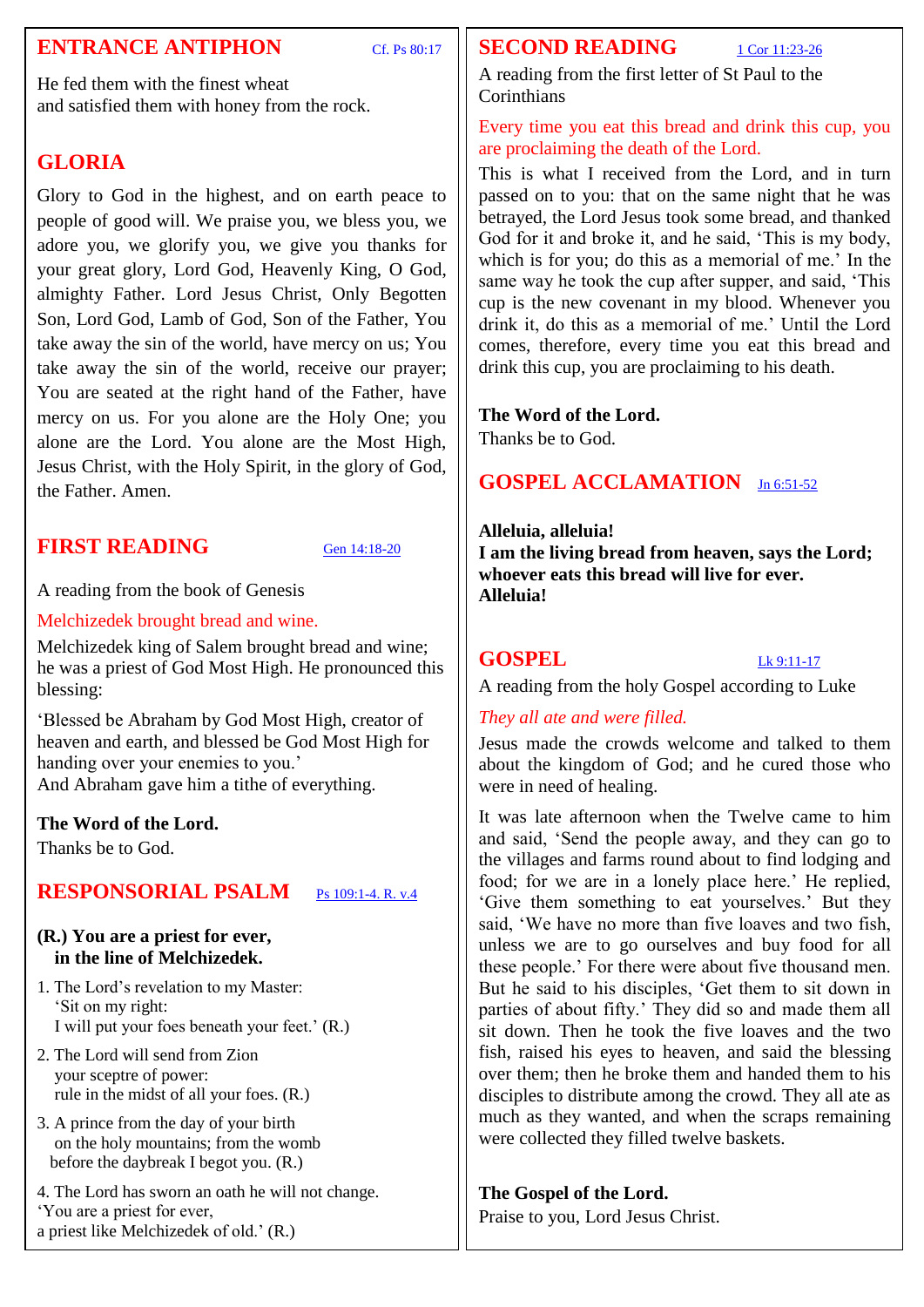# **APOSTLES' CREED**

I believe in God, the Father almighty, Creator of heaven and earth, and in Jesus Christ, his only Son, our Lord, who was conceived by the Holy Spirit, (ALL BOW) born of the Virgin Mary, suffered under Pontius Pilate, was crucified, died and was buried; he descended into hell; on the third day he rose again from the dead; he ascended into heaven, and is seated at the right hand of God the Father almighty; from there he will come to judge the living and the dead. I believe in the Holy Spirit, the holy Catholic Church, the communion of saints, the forgiveness of sins, the resurrection of the body, and life everlasting. Amen.

## **COMMUNION ANTIPHON** Jn 6:57

Whoever eats my flesh and drinks my blood remains in me and I in him, says the Lord.

## **FEAST OF CORPUS CHRISTI** *(Continue)*

It encouraged reverence in church where the consecrated host was preserved in a prominent place for worship and for ceremonies like Benediction where it was the focus of attention. It also became a proud statement of Catholic identity. Processions of the Blessed Sacraments took place in towns where Catholics were a majority, and more recently huge public celebrations during the Eucharistic Festivals have showcased the universality of the Church.

For many Catholics such devotions deeply nourish their faith and they continue to have an important place in the Church. As in other aspects of Catholic life, however, different periods call for different emphases. Over the last century, and particularly in the Second Vatican Council, the Church has emphasised more strongly the presence of Christ within the community, which Paul called the Body of Christ. In this vision all Catholics are active as well as receptive in the celebration of the Eucharist. It has also given strong weight to Christ's action in the Eucharist. Christ is present, not simply in the consecrated bread and wine, but as the one who forgives, speaks, feeds, gathers together and makes present his offering on the Cross.

In this fuller understanding of the Eucharist Christ is present in the bread and wine because he is active in the Church. In the Eucharist he calls us to prayer and reverence. He also calls us to follow his way in feeding the poor and giving spirit to the excluded and in taking up our own cross.

The Feast of Corpus Christi is a feast of its time. It is also a Feast for every time that encourages us to pray, to wonder at Christ's continuing gift to us through his presence and his continuing activity, and to follow him in giving ourselves to those in need.

# **VALE, FR PAT O'SULLIVAN and FR TONY RYAN**

Please pray for Fr Patrick O'Sullivan SJ and Fr Tony Ryan SJ who both died in the last fortnight.





## *Fr Patrick O'Sullivan*

died on Tuesday 31 May 2022 at Campion House, Kew, Victoria, aged 91 years. He was one of the finest spiritual directors the Australian Province has produced, and made an enduring impact on Jesuits in formation, seminarians and CLC members in Australia and abroad. His funeral Mass had been celebrated at the Immaculate Conception Church, Hawthorn, Victoria on Tuesday 14th June at 10:30 am.

*Fr Anthony Ryan* died on 5 June 2022 at Nazareth House, Camberwell in Melbourne, aged 82 years. He was missioned to Hazaribag, India, in 1963 and spent most of his life serving as a missionary there. Many of his roles were in finance and treasury, providing invaluable support to Jesuit and other Catholic institutions. He was extremely resourceful and regarded as

a financial wizard who not only built up the Hazaribag Province but gave much help and advice to other Indian Provinces as well. His funeral Mass had been celebrated at the Immaculate Conception Church, Hawthorn on Wednesday 15 June at 10.30am.



*Fr Patrick O'Sullivan* was one of the finest spiritual directors the Australian Province has produced. His final book, *I Call You Friends: Friendship with Jesus in Daily Life* (2018), was described at its launch as "one of the finest spiritual guidance texts you are ever likely to have experienced".

Born in Brisbane in 1931, Pat was educated at St Joseph's College, Nudgee before moving south to reside at Newman College, Parkville and undertake an Arts degree at The University of Melbourne. After graduating, he entered the Jesuits in 1951 and went through the usual program of formation until his priestly ordination on 3 January 1962. In subsequent years he worked at three Jesuit Residential University Colleges: Newman in Melbourne, St Thomas More in Perth and, most notably, St Leo's in Brisbane, where he began a doctorate in philosophy at The University of Queensland (granted in 1973).Pat's perceptiveness and rapport with young adults recommended him to be the superior of Jesuit scholastics at Campion College, Kew during a time of ferment. His fresh, imaginative approach served him well for his next role as Provincial (1973-78), when he became a torchbearer for the renewal of the Society of Jesus under Fr General Pedro Arrupe and in the aftermath of General Congregation 32. He encouraged Jesuits to experience the life of the poor and marginalised and promoted ministries that reached out to them. *(Continue next page)*